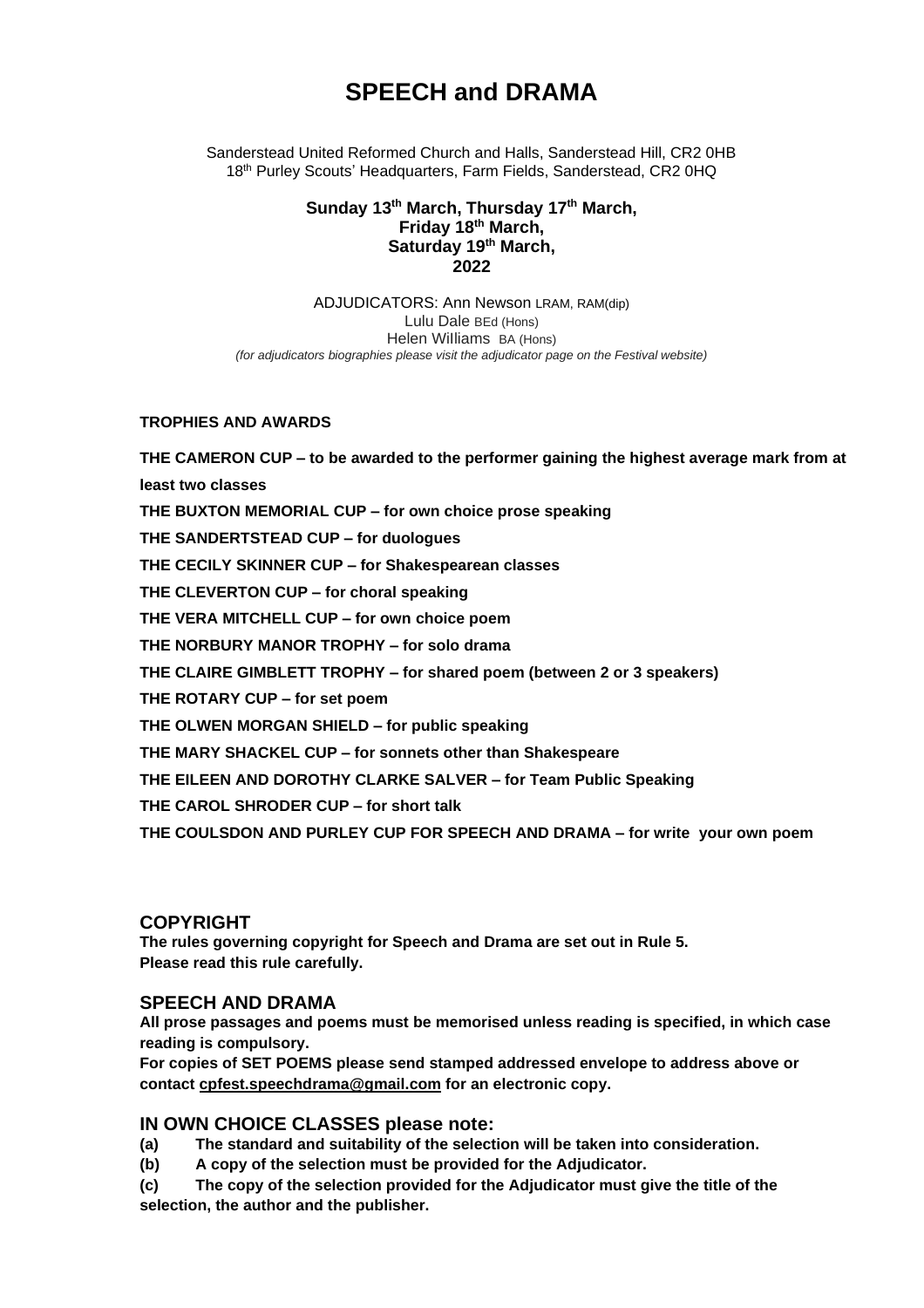# **SENIOR CLASSES (16 years and older – including adults)**

| 400 | <b>SET POEM</b><br>16 years and older<br><b>Set Piece</b>                                                                       | Entry Fee - £6.50 |
|-----|---------------------------------------------------------------------------------------------------------------------------------|-------------------|
|     | Sympathy by Paul Laurence Dunbar                                                                                                |                   |
| 401 | <b>OWN CHOICE POEM</b><br>16 years and older<br>Not to exceed 4 minutes.<br>Own Choice<br>By a published poet of literary merit | Entry Fee - £6.50 |
| 402 | <b>OWN CHOICE SONNET</b><br>16 years and older<br>Own Choice<br>By a published poet of literary merit                           | Entry Fee - £6.50 |
| 403 | <b>PROSE SPEAKING</b><br>16 years and older<br>Not to exceed 4 minutes.<br>Own Choice<br>From a published novel                 | Entry Fee - £6.50 |
| 404 | <b>PROSE READING</b><br>16 years and older<br>Not to exceed 4 minutes.<br>Own Choice<br>From a published novel                  | Entry Fee - £6.50 |
| 405 | <b>ACTING SHAKESPEARE</b><br>16 years and older<br>Not to exceed 5 minutes.<br>Own Choice                                       | Entry Fee - £6.50 |
| 406 | <b>ACTING OWN CHOICE</b><br>16 years and older<br>Not to exceed 5 minutes.<br>Own Choice<br>(not Shakespeare)                   | Entry Fee - £6.50 |
| 407 | <b>PUBLIC SPEAKING</b><br>16 years and older<br>Not to exceed 5 minutes.<br>On a topic of own choice                            | Entry Fee - £6.50 |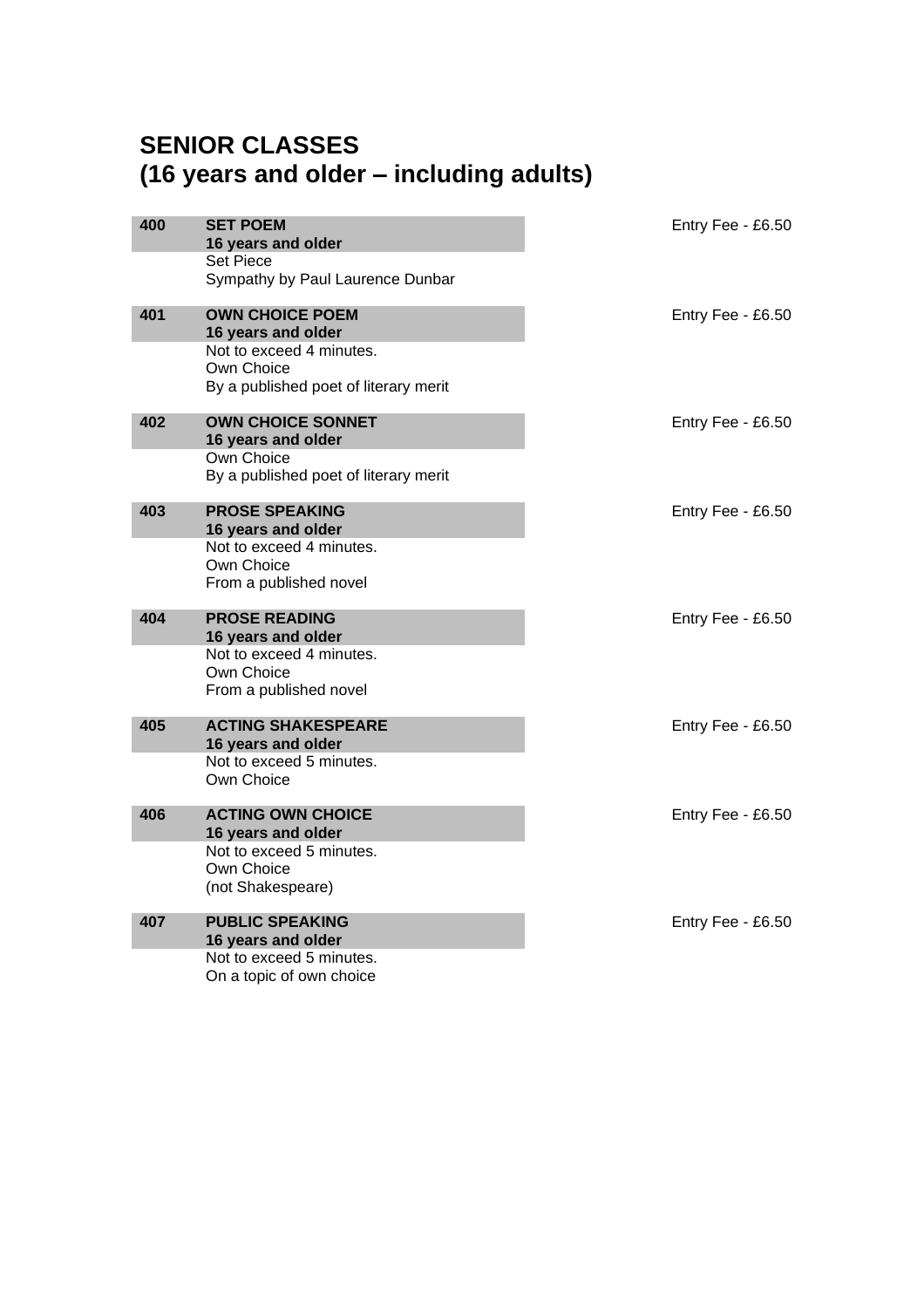# **JUNIOR CLASSES (Year 10 and under)**

# **POETRY CLASSES**

#### **SET POEM**

**All poems can be found in: The Works Poems chosen by Paul Cookson or Best-Loved Poems Edited by Neil Philip Please email the Speech and Drama secretary to request a copy of the set poems. [cpfest.speechdrama@gmail.com](mailto:cpfest.speechdrama@gmail.com)**

| 408 | <b>SET POEM</b><br><b>Reception Class</b>                                                                                                                               | Entry Fee - £5.50 |
|-----|-------------------------------------------------------------------------------------------------------------------------------------------------------------------------|-------------------|
|     | <b>Set Pieces</b><br>There was a little girl Anon<br>or<br>Andy Pandy Anon                                                                                              |                   |
| 409 | <b>SET POEM</b><br>Year 1<br><b>Set Pieces</b>                                                                                                                          | Entry Fee - £5.50 |
|     | Spring Cleaning by Sue Cowling<br>or<br>Trainee Witch Wanted by Andre Collett                                                                                           |                   |
| 410 | <b>SET POEM</b><br>Year <sub>2</sub><br><b>Set Pieces</b><br>We want to wear our wellies by Dave Ward<br>or<br>Where the bee sucks, there suck I by William Shakespeare | Entry Fee - £5.50 |
| 411 | <b>SET POEM</b><br>Year <sub>3</sub><br><b>Set Pieces</b><br>Empty head by Malick Fall<br>or<br>Cat's Funeral by E. V. Rieu                                             | Entry Fee - £5.50 |
| 412 | <b>SET POEM</b><br>Year 4<br><b>Set Pieces</b><br>Postcard from School Camp by Richard Caley<br>or<br>It's Spring by John Foster                                        | Entry Fee - £5.50 |
| 413 | <b>SET POEM</b><br>Year <sub>5</sub><br><b>Set Pieces</b><br>My Dad is Amazing! By Ian Souter<br>or<br>Give yourself a hug by Grace Nichols                             | Entry Fee - £5.50 |
| 414 | <b>SET POEM</b><br>Year <sub>6</sub><br><b>Set Pieces</b><br>The Oak by Alfred Lord Tennyson<br>or<br>My Eyes are Watering by Trevor Harvey                             | Entry Fee - £5.50 |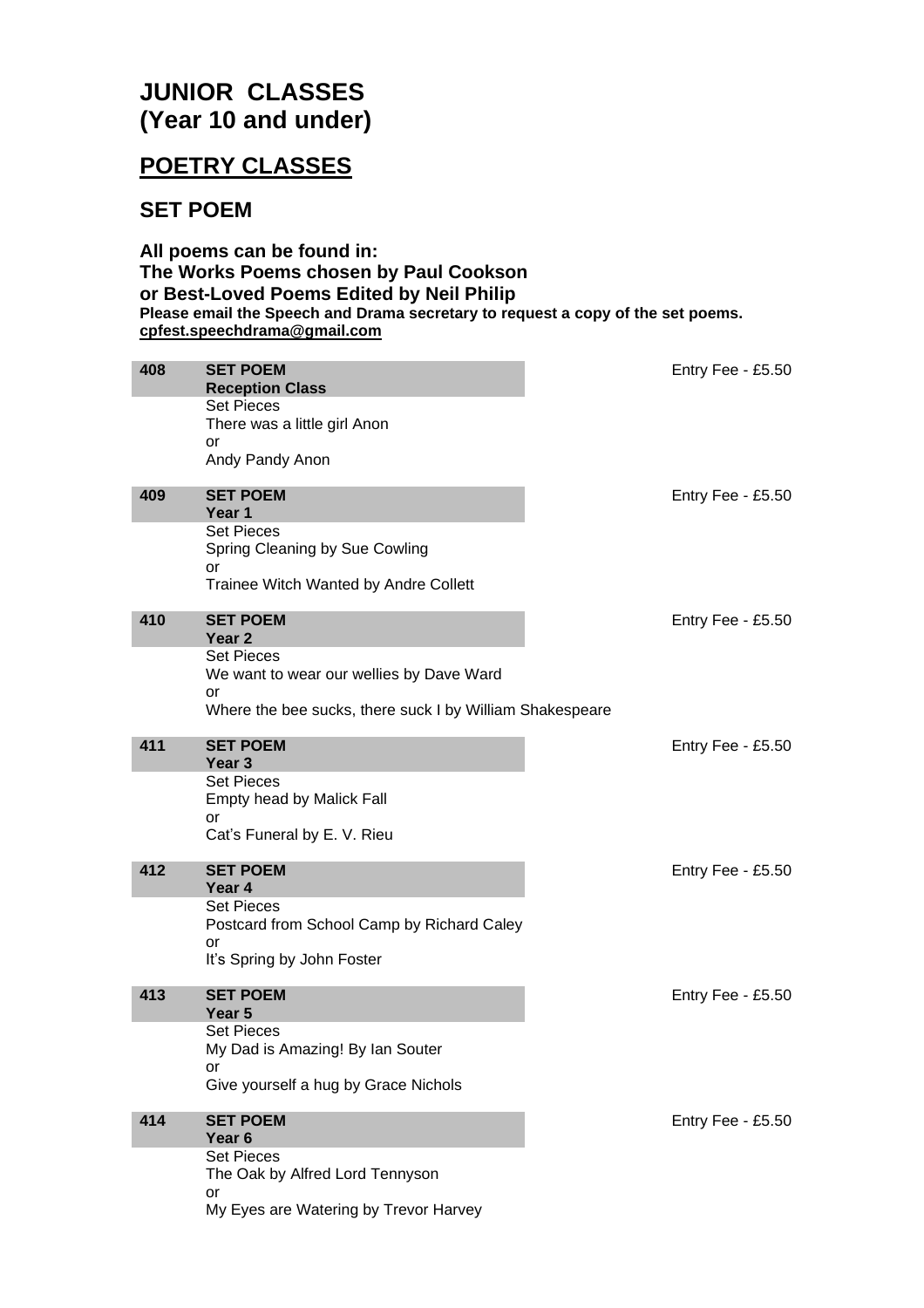| 415 | <b>SET POEM</b><br>Year <sub>7</sub>                                                              | Entry Fee - £5.50 |
|-----|---------------------------------------------------------------------------------------------------|-------------------|
|     | <b>Set Pieces</b><br>The Snare by James Stephens                                                  |                   |
|     | or<br>Stopping by Woods on a Snowy Evening by Robert Frost                                        |                   |
| 416 | <b>SET POEM</b>                                                                                   | Entry Fee - £5.50 |
|     | Year <sub>8</sub>                                                                                 |                   |
|     | <b>Set Pieces</b><br>Ozymandias - Percy Bysshe Shelley                                            |                   |
|     | or<br>Sea Fever by John Masefield                                                                 |                   |
| 417 | <b>SET POEM</b><br>Year 9                                                                         | Entry Fee - £6.50 |
|     | <b>Set Pieces</b><br>She Walks in Beauty by Lord Byron                                            |                   |
|     | or                                                                                                |                   |
|     | The Song of the Mischievous Dog by Dylan Thomas                                                   |                   |
| 418 | <b>SET POEM</b><br>Year 10                                                                        | Entry Fee - £6.50 |
|     | <b>Set Pieces</b>                                                                                 |                   |
|     | Cargoes by John Masefield                                                                         |                   |
|     | or<br>Letter to an Unknown Father by John Kitching                                                |                   |
|     |                                                                                                   |                   |
|     |                                                                                                   |                   |
|     | <b>OWN CHOICE POEMS</b>                                                                           |                   |
|     | Recite a published poem of your choice from memory.<br>Please provide a copy for the adjudicator. |                   |

| 419 | <b>OWN CHOICE POEM</b><br><b>Reception Class</b> | Entry Fee - £5.50 |
|-----|--------------------------------------------------|-------------------|
|     | Not to exceed 1 minute<br>Own Choice             |                   |
| 420 | <b>OWN CHOICE POEM</b><br>Year 1                 | Entry Fee - £5.50 |
|     | Not to exceed 1 minute<br>Own Choice             |                   |
| 421 | <b>OWN CHOICE POEM</b><br>Year <sub>2</sub>      | Entry Fee - £5.50 |
|     | Not to exceed 1 minute<br>Own Choice             |                   |
| 422 | <b>OWN CHOICE POEM</b><br>Year <sub>3</sub>      | Entry Fee - £5.50 |
|     | Not to exceed 1 minute 30 seconds<br>Own Choice  |                   |
| 423 | <b>OWN CHOICE POEM</b><br>Year 4                 | Entry Fee - £5.50 |
|     | Not to exceed 1 minute 30 seconds<br>Own Choice  |                   |
| 424 | <b>OWN CHOICE POEM</b><br>Year <sub>5</sub>      | Entry Fee - £5.50 |
|     | Not to exceed 2 minutes<br>Own Choice            |                   |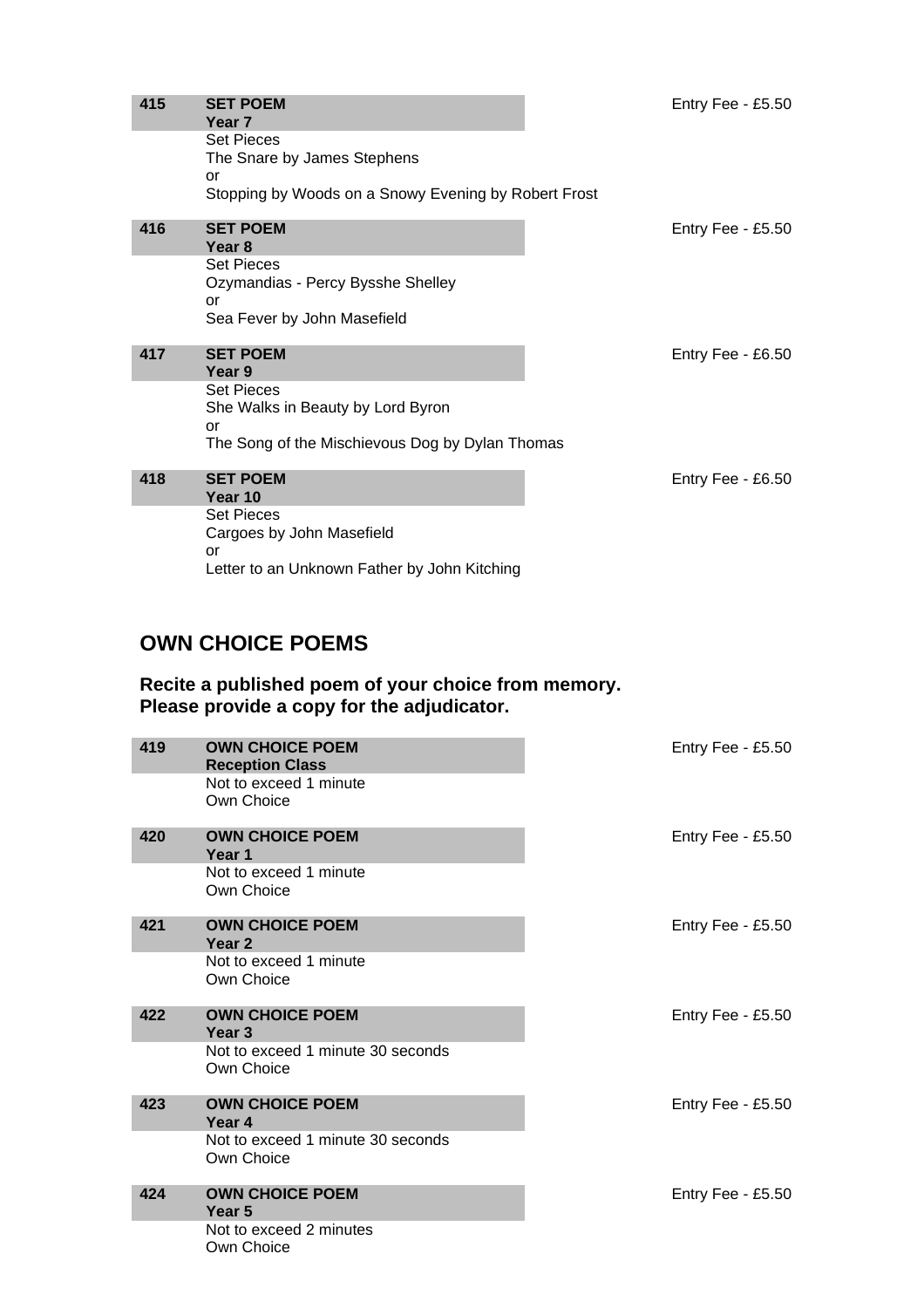| 425 | <b>OWN CHOICE POEM</b><br>Year 6            | Entry Fee - $£5.50$ |
|-----|---------------------------------------------|---------------------|
|     | Not to exceed 2 minutes<br>Own Choice       |                     |
| 426 | <b>OWN CHOICE POEM</b><br>Year <sub>7</sub> | Entry Fee - $£5.50$ |
|     | Not to exceed 3 minutes<br>Own Choice       |                     |
| 427 | <b>OWN CHOICE POEM</b><br>Year 8            | Entry Fee - $£5.50$ |
|     | Not to exceed 3 minutes<br>Own Choice       |                     |
| 428 | <b>OWN CHOICE POEM</b><br>Year 9            | Entry Fee - £6.50   |
|     | Not to exceed 3 minutes<br>Own Choice       |                     |
| 429 | <b>OWN CHOICE POEM</b><br>Year 10           | Entry Fee - £6.50   |
|     | Not to exceed 3 minutes<br>Own Choice       |                     |

### **THEME POEM**

**Recite a published poem on the theme of HOLIDAYS AND TRAVEL. Please provide a copy for the adjudicator.**

| 430 | <b>THEME POEM</b><br><b>Reception, Year 1 and Year 2</b><br>Not to exceed 1 minute 30 seconds | Entry Fee - $£5.50$ |
|-----|-----------------------------------------------------------------------------------------------|---------------------|
|     | Own Choice                                                                                    |                     |
| 431 | <b>THEME POEM</b><br>Year 3 and Year 4                                                        | Entry Fee - $£5.50$ |
|     | Not to exceed 1 minute 30 seconds.<br>Own Choice                                              |                     |
| 432 | <b>THEME POEM</b><br>Year 5 and Year 6                                                        | Entry Fee - £5.50   |
|     | Not to exceed 2 minutes<br>Own Choice                                                         |                     |
| 433 | <b>THEME POEM</b><br>Year 7 and Year 8                                                        | Entry Fee - $£5.50$ |
|     | Not to exceed 3 minutes<br>Own Choice                                                         |                     |

# **SET POET**

**Recite a poem (or exerpt from a poem) written by A.A MILNE OR one of the poets listed below. Please provide a copy for the adjudicator.**

| 434 | <b>SET POET</b>              |
|-----|------------------------------|
|     | Reception, Year 1 and Year 2 |
|     | Not to exceed 1 minute       |
|     | <b>Eleanor Farjeon</b>       |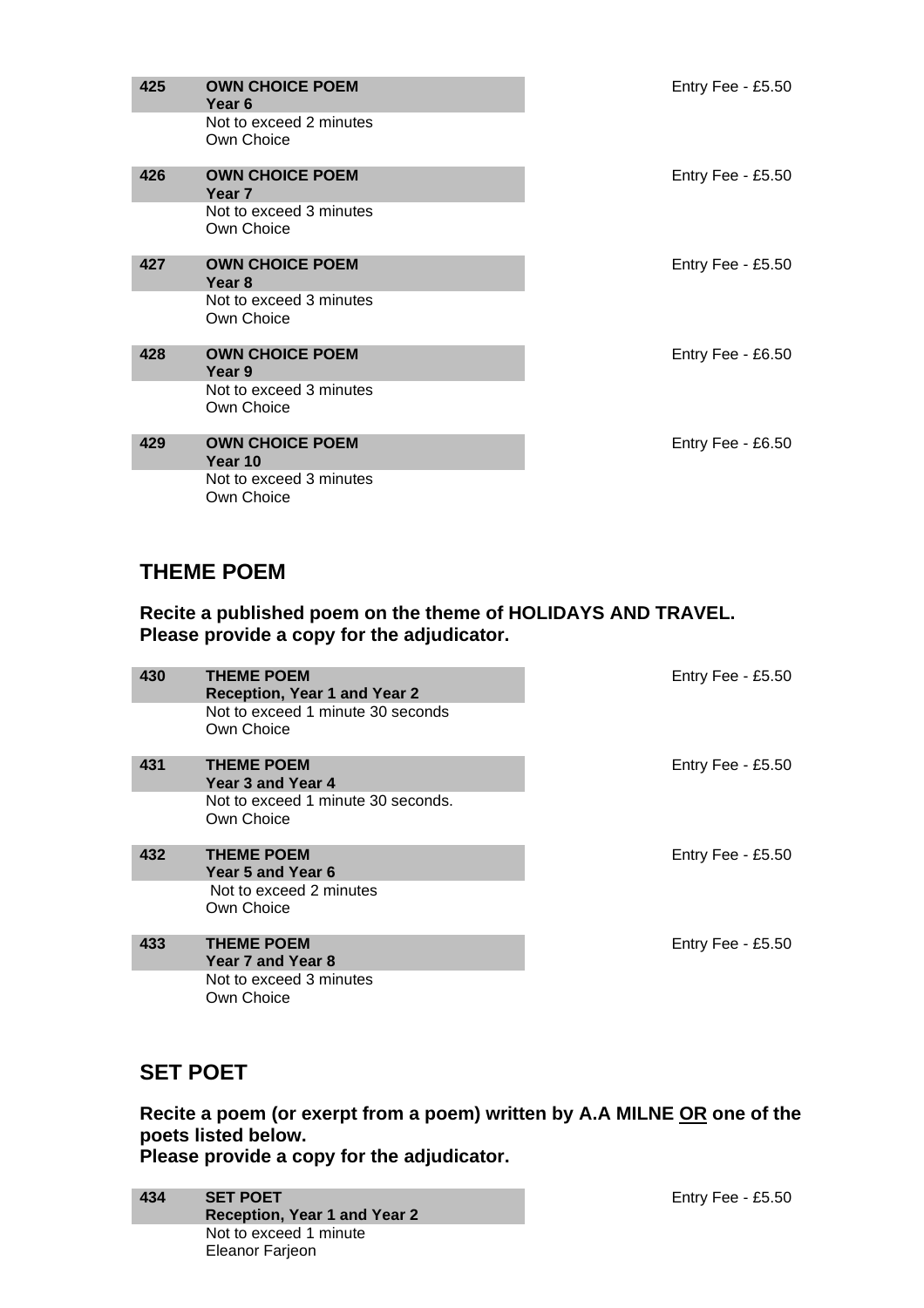| 435                                                                                                                         | <b>SET POET</b><br>Year 3 and Year 4<br>Not to exceed 1 minute 30 seconds<br>Spike Milligan | Entry Fee - £5.50 |  |
|-----------------------------------------------------------------------------------------------------------------------------|---------------------------------------------------------------------------------------------|-------------------|--|
| 436                                                                                                                         | <b>SET POET</b><br>Year 5 and Year 6<br>Not to exceed 2 minutes<br>Jack Prelutsky           | Entry Fee - £5.50 |  |
| 437                                                                                                                         | <b>SET POET</b><br>Year 7 and Year 8<br>Not to exceed 3 minutes<br><b>Brian Moses</b>       | Entry Fee - £5.50 |  |
|                                                                                                                             | <b>SHARED POEM</b>                                                                          |                   |  |
| For 2 or 3 performers.<br>Recite a published poem of your choice from memory.<br>Please provide a copy for the adjudicator. |                                                                                             |                   |  |
|                                                                                                                             |                                                                                             |                   |  |
| 438                                                                                                                         | <b>SHARED POEM</b><br>Reception, Year 1 and Year 2<br>Not to exceed 2 minutes<br>Own Choice | Entry Fee - £5.50 |  |
| 439                                                                                                                         | <b>SHARED POEM</b><br>Year 3, Year 4 and Year 5<br>Not to exceed 2 minutes<br>Own Choice    | Entry Fee - £5.50 |  |

# **WRITE A POEM**

**A poem written by the performer must be unaided and uncorrected. A typed copy must be submitted with the entry form. Entries will be premarked on the written work submitted. The performer may read or recite their poem on the day. NB. The entry fee reflects the extra time needed for the adjudicator to review the poems.**

| 441 | <b>WRITE A POEM</b><br>Year 3 and Year 4<br>Not to exceed 2 minutes.<br>Own Choice | Entry Fee - £6.50 |
|-----|------------------------------------------------------------------------------------|-------------------|
| 442 | <b>WRITE A POEM</b><br>Year 5 and Year 6<br>Not to exceed 2 minutes.<br>Own Choice | Entry Fee - £6.50 |
| 443 | <b>WRITE A POEM</b><br>Year 7 and Year 8<br>Not to exceed 2 minutes.<br>Own Choice | Entry Fee - £7.50 |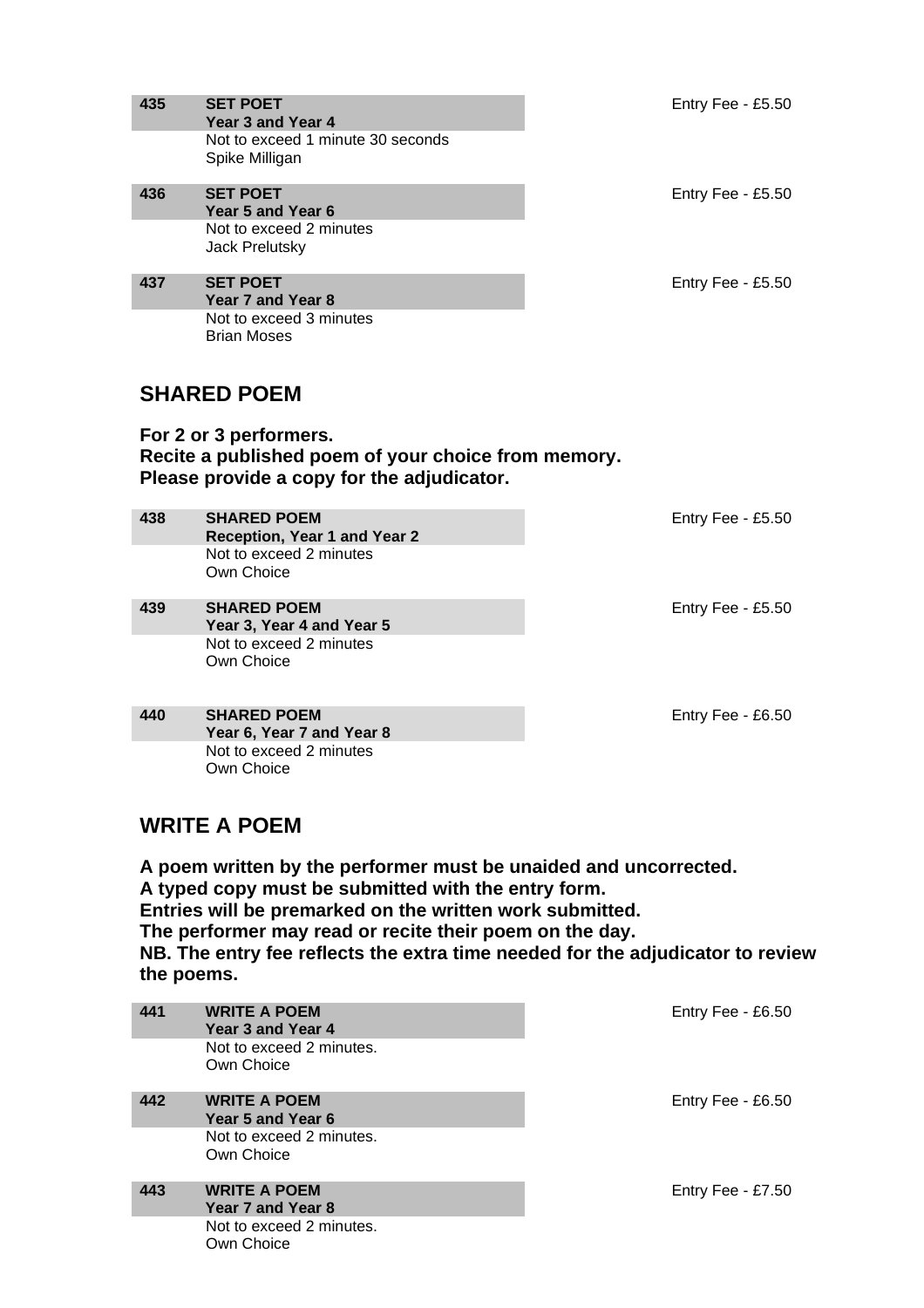## **SONNET**

**Recite a published sonnet written by any poet of literary merit.**

| 444 | <b>SONNET</b><br>Year 5 and Year 6  | Entry Fee - £5.50 |
|-----|-------------------------------------|-------------------|
|     | Own Choice                          |                   |
| 445 | <b>SONNET</b><br>Year 7 and Year 8  | Entry Fee - £5.50 |
|     | Own Choice                          |                   |
| 446 | <b>SONNET</b><br>Year 9 and Year 10 | Entry Fee - £6.50 |
|     | Own Choice                          |                   |

# **PROSE CLASSES**

#### **PROSE READING FROM TEXT**

**Own choice from a published text suitable for age range. Please provide a copy for the adjudicator.**

| 447 | <b>PROSE READING FROM TEXT</b><br><b>Reception, Year 1 and Year 2</b><br>Not to exceed 1 minute<br>Own Choice | Entry Fee - $£5.50$ |
|-----|---------------------------------------------------------------------------------------------------------------|---------------------|
| 448 | <b>PROSE READING FROM TEXT</b><br>Year 3 and Year 4                                                           | Entry Fee - $£5.50$ |
|     | Not to exceed 1 minute 30 seconds<br>Own Choice                                                               |                     |
| 449 | <b>PROSE READING FROM TEXT</b><br>Year 5 and Year 6                                                           | Entry Fee - $£5.50$ |
|     | Not to exceed 2 minutes<br>Own Choice                                                                         |                     |
| 450 | <b>PROSE READING FROM TEXT</b><br>Year 7 and Year 8                                                           | Entry Fee - $£6.50$ |
|     | Not to exceed 2 minutes and 30 seconds<br>Own Choice                                                          |                     |
| 451 | <b>PROSE READING FROM TEXT</b><br>Year 9 and Year 10                                                          | Entry Fee - $£6.50$ |
|     | Not to exceed 3 minutes                                                                                       |                     |
|     | Own Choice                                                                                                    |                     |

# **PROSE SPEAKING MEMORISED**

**Own choice from a published text suitable for age range. Please provide a copy for the adjudicator.**

**452 PROSE SPEAKING MEMORISED Reception, Year 1 and Year 2** Not to exceed 1 minute Own Choice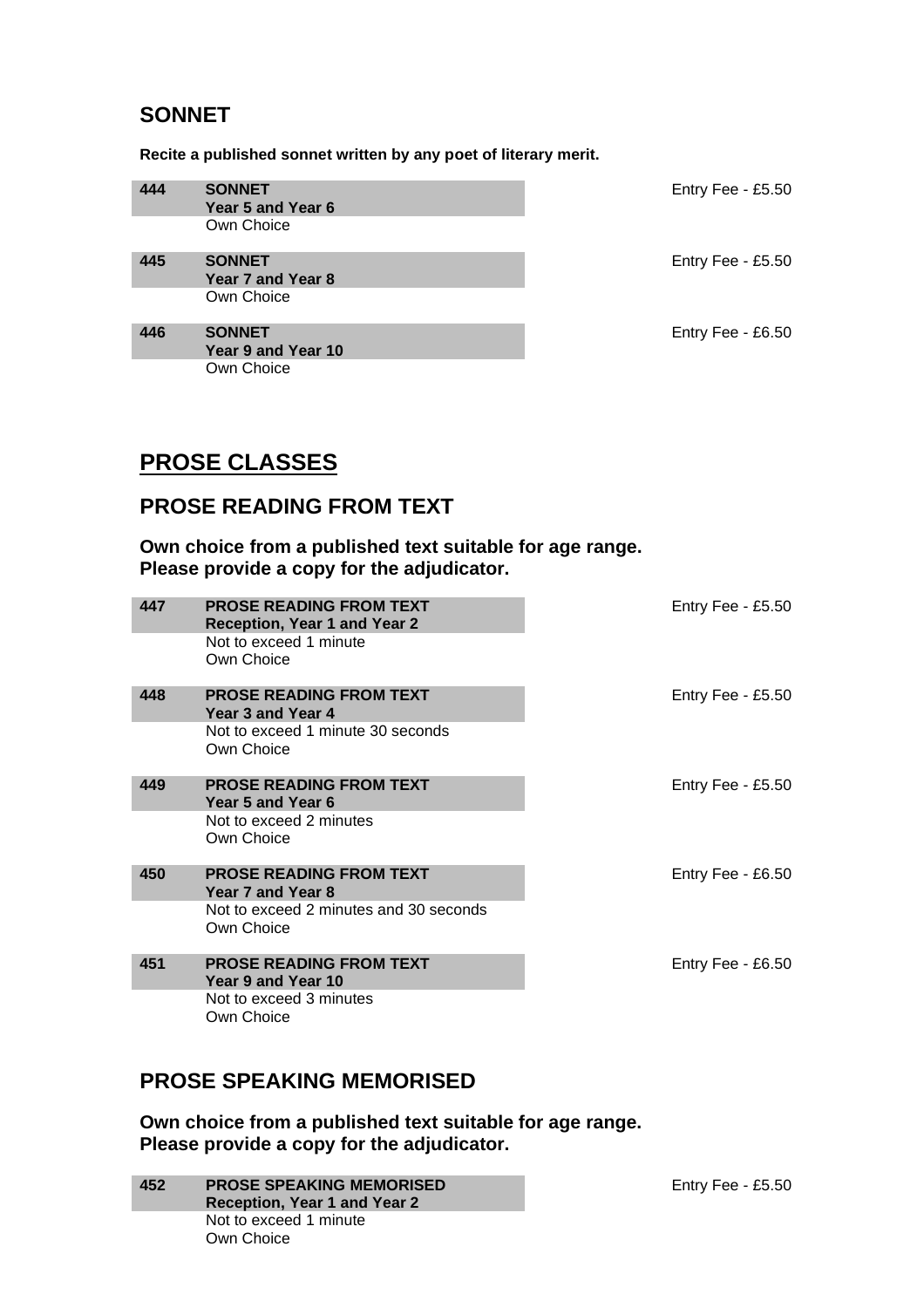| 453 | <b>PROSE SPEAKING MEMORISED</b><br>Year 3 and Year 4  | Entry Fee - $£5.50$ |
|-----|-------------------------------------------------------|---------------------|
|     | Not to exceed 1 minute 30 seconds<br>Own Choice       |                     |
| 454 | <b>PROSE SPEAKING MEMORISED</b><br>Year 5 and Year 6  | Entry Fee - $£5.50$ |
|     | Not to exceed 2 minutes<br>Own Choice                 |                     |
| 455 | <b>PROSE SPEAKING MEMORISED</b><br>Year 7 and Year 8  | Entry Fee - $£6.50$ |
|     | Not to exceed 2 minutes and 30 seconds<br>Own Choice  |                     |
| 456 | <b>PROSE SPEAKING MEMORISED</b><br>Year 9 and Year 10 | Entry Fee - £6.50   |
|     | Not to exceed 3 minutes<br>Own Choice                 |                     |

#### **PAIRED TELEVISION NEWSREADER**

**With a partner write and read your own news bulletin about events past, present or future.**

| 457 | <b>PAIRED TELEVISION NEWSREADER</b><br>Year 3, Year 4 and Year 5 | Entry Fee - $£5.50$ |
|-----|------------------------------------------------------------------|---------------------|
|     | Not to exceed 3 minutes.                                         |                     |
|     | Own Choice                                                       |                     |
|     |                                                                  |                     |
| 458 | <b>PAIRED TELEVISION NEWSREADER</b>                              | Entry Fee - £5.50   |
|     | Year 6, Year 7 and Year 8                                        |                     |
|     | Not to exceed 4 minutes.                                         |                     |
|     | Own Choice                                                       |                     |

# **CIRCLE SIGHT READING**

**Performers will read from a text provided by the Festival.**

| 459 | <b>CIRCLE SIGHT READING</b><br>Year 3 and Year 4  | Entry Fee - £5.50 |
|-----|---------------------------------------------------|-------------------|
| 460 | <b>CIRCLE SIGHT READING</b><br>Year 5 and Year 6  | Entry Fee - £5.50 |
| 461 | <b>CIRCLE SIGHT READING</b><br>Year 7 and Year 8  | Entry Fee - £6.50 |
| 462 | <b>CIRCLE SIGHT READING</b><br>Year 9 and Year 10 | Entry Fee - £6.50 |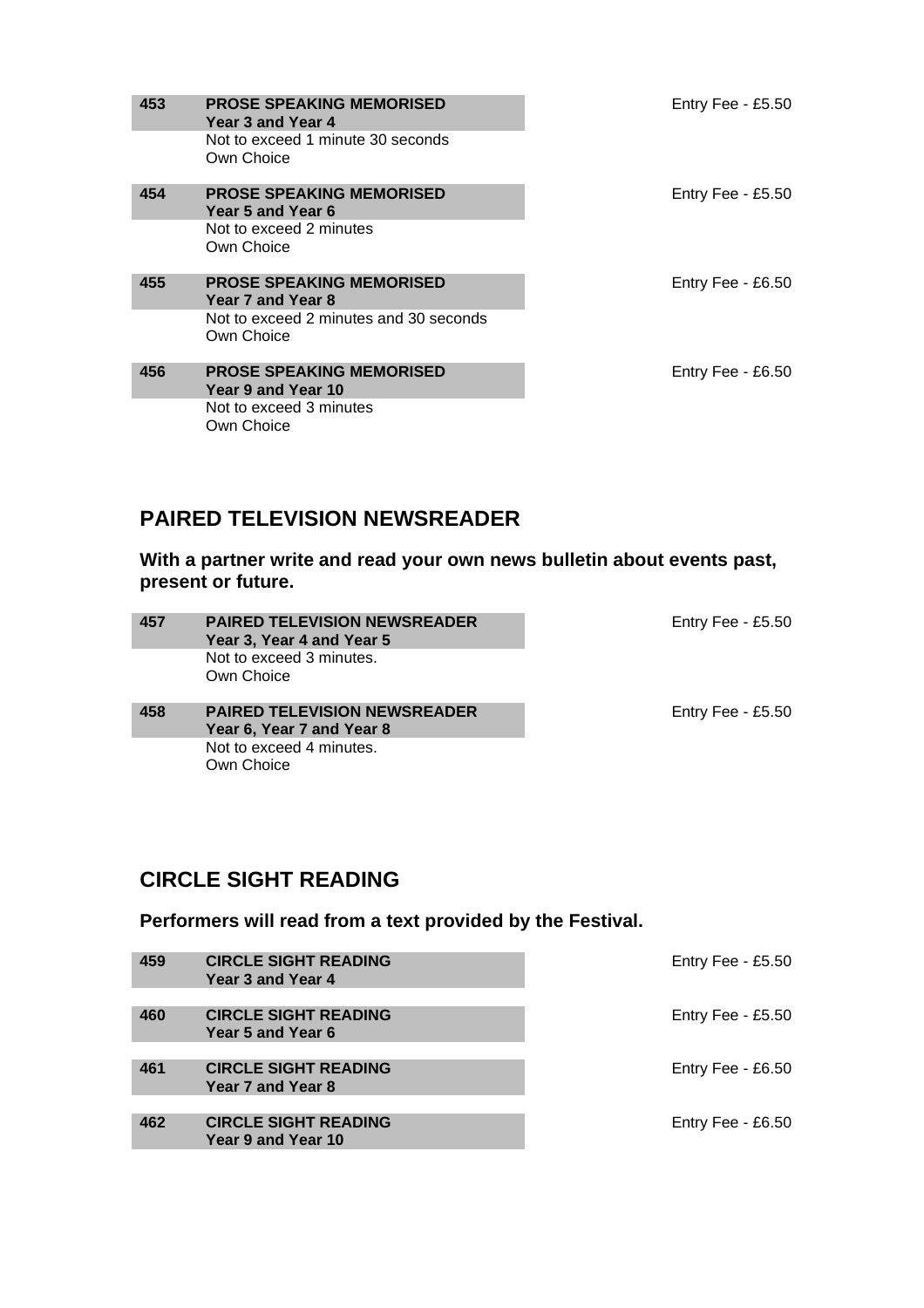#### **CHORAL SPEAKING**

**There should be a minimum of 6 people in the choir. Recite one or two items of verse and/or prose.**

| 463 | <b>CHORAL SPEAKING</b><br>Year 2 and under                             | Entry Fee - £13.50   |
|-----|------------------------------------------------------------------------|----------------------|
|     | Not to exceed 6 minutes.<br>One or two pieces                          |                      |
| 464 | <b>CHORAL SPEAKING</b><br>Year 6 and under<br>Not to exceed 6 minutes. | Entry Fee - $£13.50$ |
|     | One or two pieces                                                      |                      |
| 465 | <b>CHORAL SPEAKING</b><br>Year 8 and under                             | Entry Fee - £13.50   |
|     | Not to exceed 6 minutes.<br>One or two pieces                          |                      |

# **ACTING CLASSES**

### **SOLO ACTING**

**Perform a monologue (not Shakespeare).**

**The use of costume, hand-held props, tables, chairs and sound effects is permitted, though optional.**

**The setting of the stage must be included in the time limit.**

**Please provide a copy of your script for the adjudicator.**

| 470 | <b>SOLO ACTING</b><br>Year 3 and Year 4<br>Not to exceed 2 minutes.<br>Own Choice  | Entry Fee - £5.50 |
|-----|------------------------------------------------------------------------------------|-------------------|
| 471 | <b>SOLO ACTING</b><br>Year 5 and Year 6<br>Not to exceed 3 minutes<br>Own Choice   | Entry Fee - £5.50 |
| 472 | <b>SOLO ACTING</b><br>Year 7 and Year 8<br>Not to exceed 4 minutes.<br>Own Choice  | Entry Fee - £6.50 |
| 473 | <b>SOLO ACTING</b><br>Year 9 and Year 10<br>Not to exceed 4 minutes.<br>Own Choice | Entry Fee - £6.50 |

# **DUOLOGUE ACTING**

**Perform a scene for two performers (not Shakespeare). Please provide a copy of your script for the adjudicator.**

| 474 | <b>DUOLOGUE ACTING</b><br>Year 3 and Year 4 |
|-----|---------------------------------------------|
|     | Not to exceed 3 minutes.<br>Own Choice      |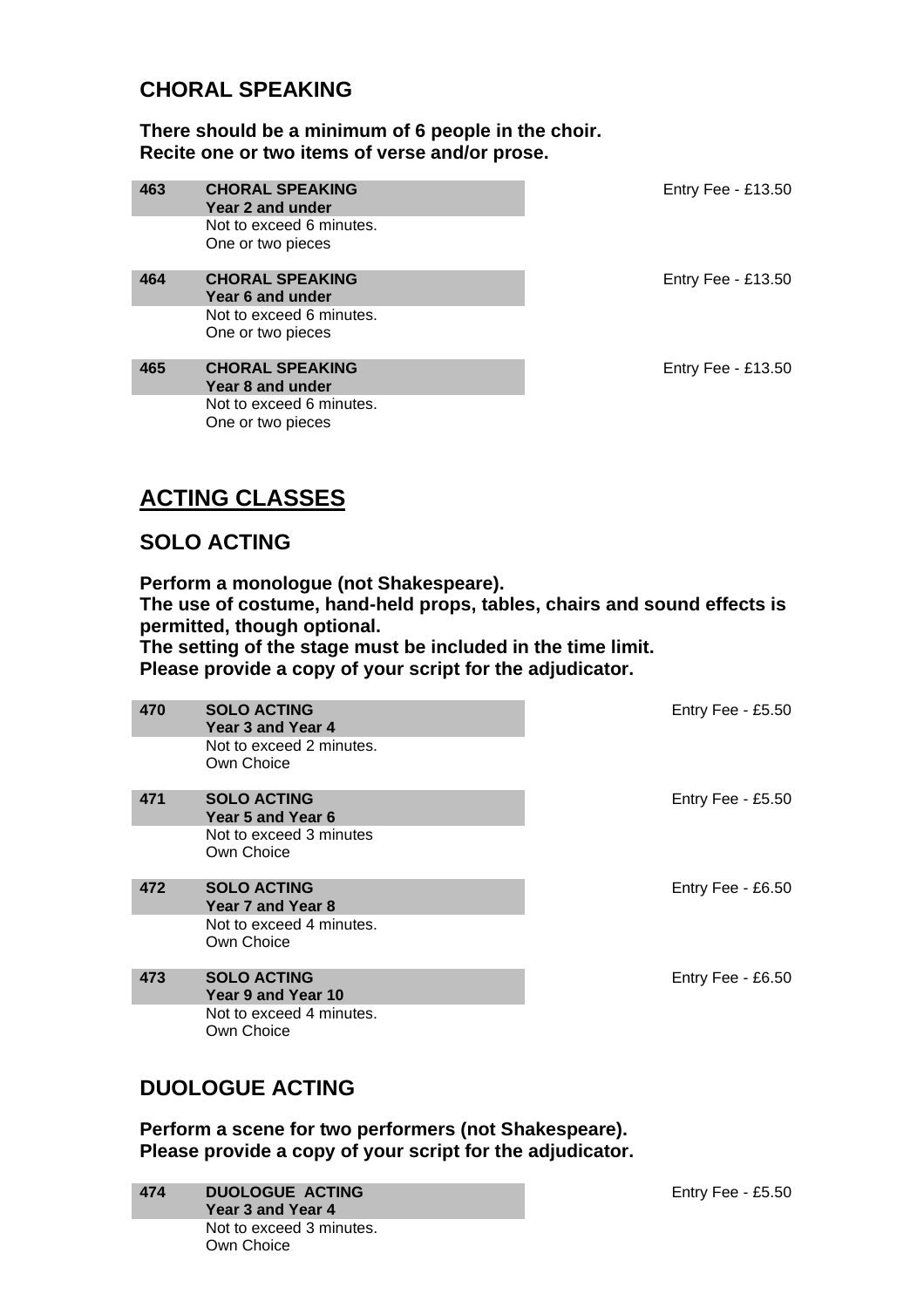| 475 | <b>DUOLOGUE ACTING</b><br>Year 5 and Year 6  | Entry Fee - $£5.50$ |
|-----|----------------------------------------------|---------------------|
|     | Not to exceed 4 minutes.<br>Own Choice       |                     |
| 478 | <b>DUOLOGUE ACTING</b><br>Year 7 and Year 8  | Entry Fee - $£6.50$ |
|     | Not to exceed 5 minutes.<br>Own Choice       |                     |
| 479 | <b>DUOLOGUE ACTING</b><br>Year 9 and Year 10 | Entry Fee - £6.50   |
|     | Not to exceed 5 minutes.<br>Own Choice       |                     |

## **GROUP ACTING**

**Perform a scene for three or more performers (not Shakespeare) The use of costume, hand-held props, tables, chairs and sound effects is permitted, though optional.**

**The setting of the stage must be included in the time limit. Please provide a copy of your script for the adjudicator.**

| 480 | <b>GROUP ACTING</b><br>Year 3 and under  | Entry Fee - £13.50   |
|-----|------------------------------------------|----------------------|
|     | Not to exceed 10 minutes.<br>Own Choice  |                      |
| 481 | <b>GROUP ACTING</b><br>Year 6 and under  | Entry Fee - $£13.50$ |
|     | Not to exceed 10 minutes.<br>Own Choice  |                      |
| 482 | <b>GROUP ACTING</b><br>Year 10 and under | Entry Fee - $£13.50$ |
|     | Not to exceed 10 minutes.<br>Own Choice  |                      |

# **SHAKESPEARE CLASSES**

#### **SHAKESPEARE SOLO ACTING**

**Perform a monologue from any play by William Shakespeare. The use of costume, hand-held props, tables, chairs and sound effects is permitted, though optional.**

**The setting of the stage must be included in the time limit. Please provide a copy of your script for the adjudicator.**

| 483 | <b>SHAKESPEARE SOLO ACTING</b><br>Year 6, Year 7 and Year 8 | Entry Fee - £5.50 |
|-----|-------------------------------------------------------------|-------------------|
|     | Not to exceed 3 minutes.                                    |                   |
|     | Own Choice                                                  |                   |
|     |                                                             |                   |
| 484 | <b>SHAKESPEARE SOLO ACTING</b>                              | Entry Fee - £6.50 |
|     | Year 9 and Year 10                                          |                   |
|     | Not to exceed 4 minutes.                                    |                   |
|     | Own Choice                                                  |                   |
|     |                                                             |                   |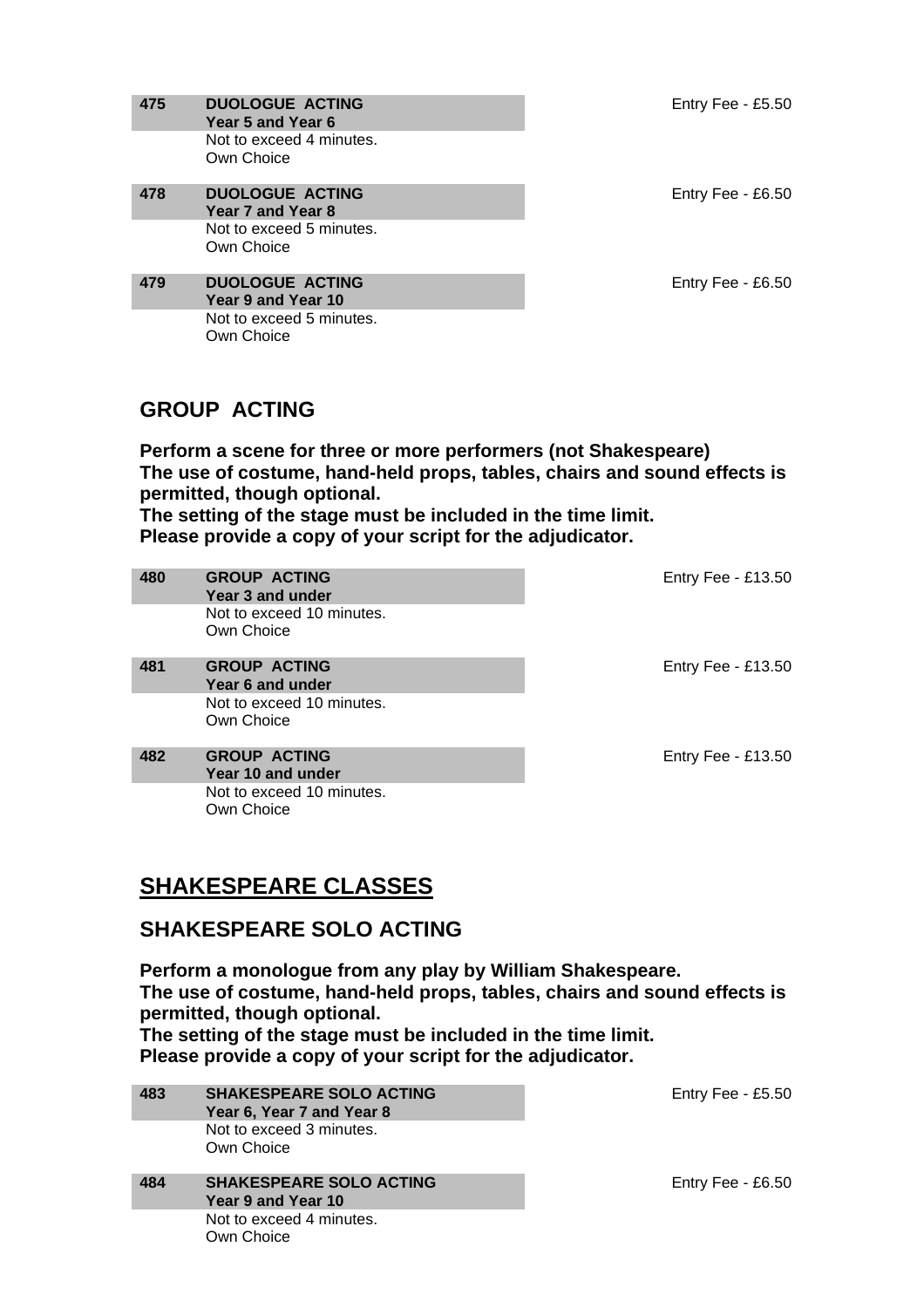## **SHAKESPEARE DUOLOGUE ACTING**

**Perform a scene for two actors from any play by William Shakespeare. The use of costume, hand-held props, tables, chairs and sound effects is permitted, though optional.**

**The setting of the stage must be included in the time limit. Please provide a copy of your script for the adjudicator.**

Entry Fee - £5.50

**485 SHAKESPEARE DUOLOGUE ACTING Year 6, Year 7 and Year 8** Not to exceed 4 minutes. Own Choice

Entry Fee - £6.50

#### **486 SHAKESPEARE DUOLOGUE ACTING Year 9 and Year 10** Not to exceed 4 minutes. Own Choice

# **PUBLIC SPEAKING CLASSES**

#### **SHORT TALK**

**A visual aid in the form of a photo board or artefact may be used. You must supply your own equipment for displaying visual aids. Setting up time must be included in the time limit. Suggested topics – an object, a hobby, an experience or an achievement**

| 487 | <b>SHORT TALK</b><br>Year 1 and Year 2          | Entry Fee - $£5.50$ |
|-----|-------------------------------------------------|---------------------|
|     | Not to exceed 2 minutes.<br>Own Choice of topic |                     |
| 488 | <b>SHORT TALK</b><br>Year 3 and Year 4          | Entry Fee - $£5.50$ |
|     | Not to exceed 3 minutes.<br>Own Choice of topic |                     |
| 489 | <b>SHORT TALK</b><br>Year 5 and Year 6          | Entry Fee - £5.50   |
|     | Not to exceed 4 minutes.<br>Own Choice of topic |                     |

### **CRITICAL REVIEW**

**Present a critical review of a film, live theatrical production, television or radio programme.**

**490 CRITICAL REVIEW Year 5 and Year 6** Not to exceed 2 minutes. Own Choice